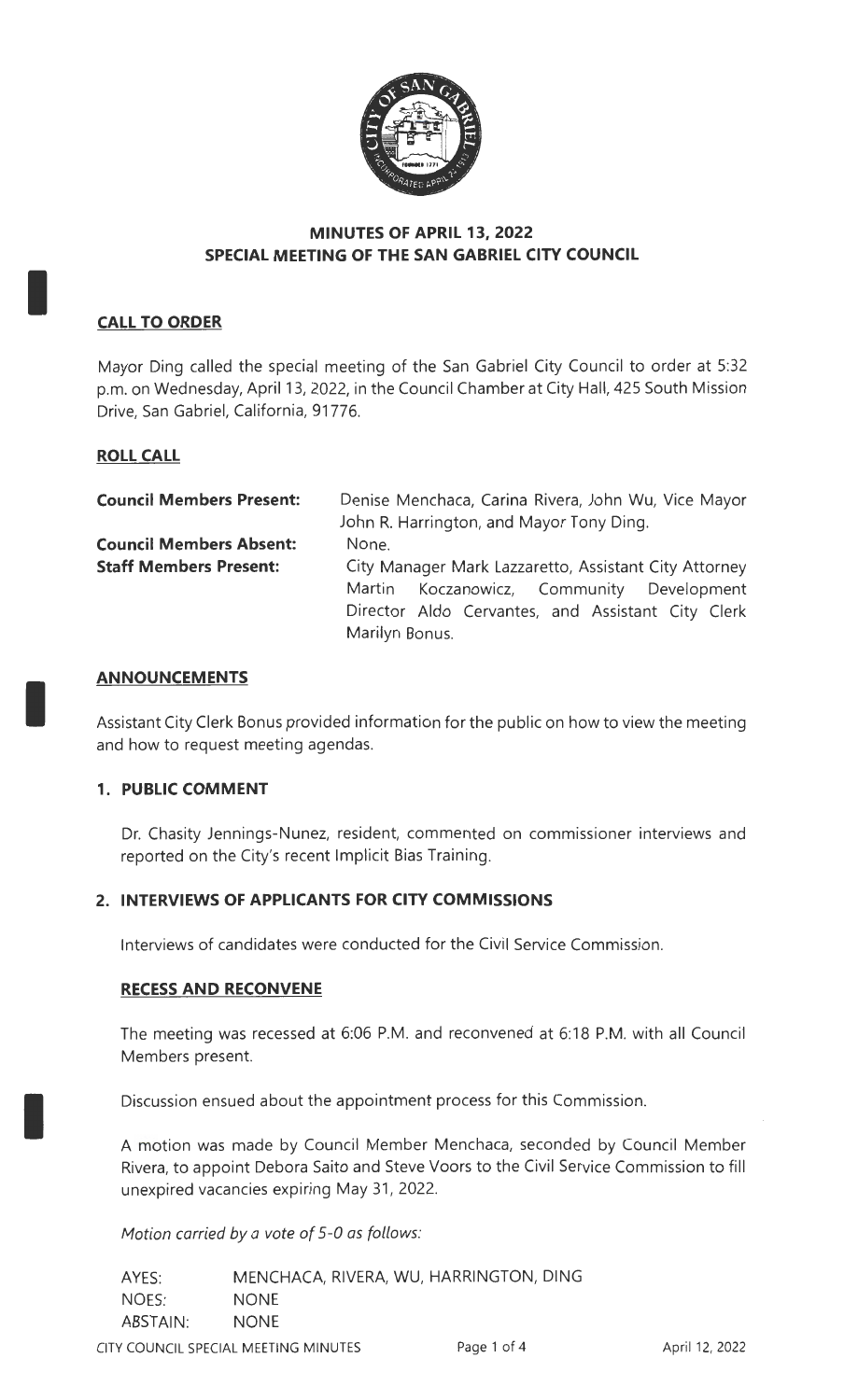#### ABSENT: NONE

I

I

I

A vote was taken for appointments to the Civil Service Commissions for terms from June 1, 2022 through May 31, 2024, as follows:

|                          |                    |                                                                            | <b>Civil Service Commission</b> |               |                                                                   |      |       |
|--------------------------|--------------------|----------------------------------------------------------------------------|---------------------------------|---------------|-------------------------------------------------------------------|------|-------|
|                          |                    |                                                                            |                                 |               | 3 positions needed for term beginning June 1, 2022 - May 31, 2024 |      |       |
| Order                    | <b>Applicants</b>  | Menchaca                                                                   | <b>Rivera</b>                   | Wu            | Harrington                                                        | Ding | Votes |
|                          | Alice Wong         |                                                                            |                                 | $(No - show)$ |                                                                   |      | 0     |
| $\overline{\phantom{0}}$ | Deborah Saito      |                                                                            |                                 |               |                                                                   |      | 5     |
|                          | Caroline Cao       | $(No - show)$                                                              |                                 | 0             |                                                                   |      |       |
| $\overline{4}$           | <b>Steve Voors</b> |                                                                            |                                 |               |                                                                   |      | 5     |
| 5                        | John Eccleston     | (Can't make interview but would still like to be<br>considered 04/12/2022) |                                 |               |                                                                   |      |       |
|                          |                    |                                                                            |                                 |               |                                                                   |      |       |
| 6                        | Norma Davalos      | (Withdrew Application on 04/07/2022)                                       |                                 |               |                                                                   |      |       |

Debora Saito and Steve Voors were scheduled for appointment.

Interviews of candidates were conducted for the Community Services Commission.

#### **RECESS AND RECONVENE**

The meeting was recessed at 6:53 P.M. and reconvened at 7:04 P.M. with all Council Members present.

Interviews continued for the Community Services Commission.

A vote was taken as follows:

|                | <b>Community Services Commission</b> |                                                                   |        |    |            |      |       |
|----------------|--------------------------------------|-------------------------------------------------------------------|--------|----|------------|------|-------|
|                |                                      | 2 positions needed for term beginning June 1, 2022 - May 31, 2024 |        |    |            |      |       |
| Order          | <b>Applicants</b>                    | Menchaca                                                          | Rivera | Wu | Harrington | Ding | Votes |
|                | <b>Tina Schneider</b>                |                                                                   |        |    |            |      |       |
| $\overline{2}$ | <b>Cheryl Cabot</b>                  |                                                                   |        |    |            |      |       |
| 3              | Jeffrey Welch                        |                                                                   |        |    |            |      |       |
|                | <b>Teresa Huerta</b>                 |                                                                   |        |    |            |      |       |
|                | Cynthia Teraoka                      |                                                                   |        |    |            |      |       |

Cheryl Cabot and Theresa Huerta received the most votes.

A motion was made by Council Member Menchaca, seconded by Vice Mayor Harrington to appoint the following:

| <b>Civil Service Commission</b> |                           |  |
|---------------------------------|---------------------------|--|
| <b>Members</b>                  | <b>Term</b>               |  |
| Deborah Saito                   | $04/13/2022 - 05/31/2022$ |  |
| <b>Steve Voors</b>              | $04/13/2022 - 05/31/2022$ |  |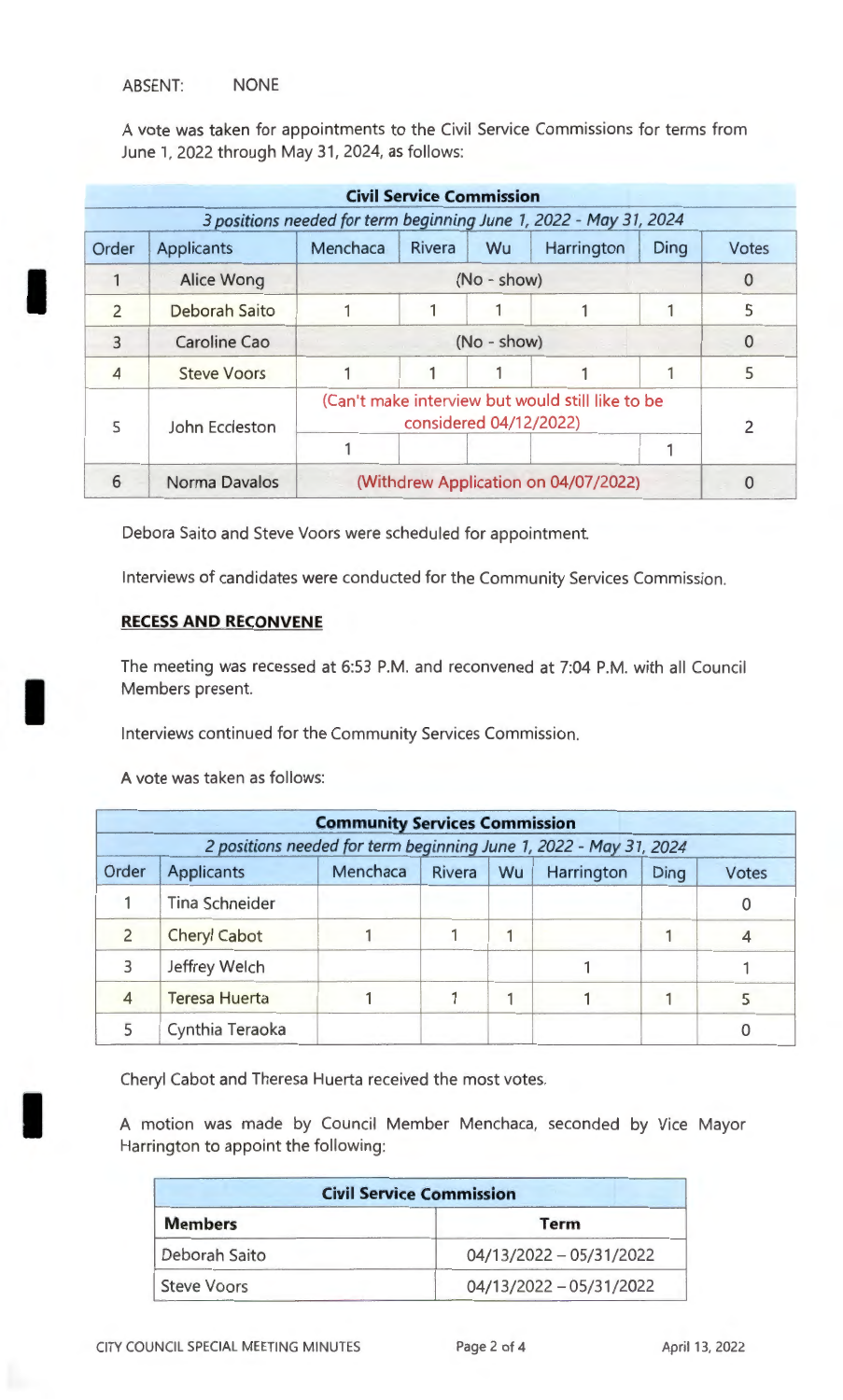| <b>Civil Service Commission</b> |                         |
|---------------------------------|-------------------------|
| <b>Members</b>                  | <b>Term</b>             |
| Deborah Saito                   | 06/01/2022 - 05/31/2024 |
| <b>Steve Voors</b>              | 06/01/2022 - 05/31/2024 |

| <b>Community Services Commission</b> |                         |  |
|--------------------------------------|-------------------------|--|
| <b>Members</b>                       | <b>Term</b>             |  |
| Cheryl Anne Cabot                    | 06/01/2022 - 05/31/2024 |  |
| Theresa Huerta                       | 06/01/2022 - 05/31/2024 |  |

| <b>Design Review Commission</b> |                         |  |
|---------------------------------|-------------------------|--|
| <b>Members</b>                  | <b>Term</b>             |  |
| Charles (Chuck) Meyers          | 06/01/2022 - 05/31/2024 |  |
| Guillermo Lopez                 | 06/01/2022 - 05/31/2024 |  |
| Nik Sae-Low                     | 06/01/2022 - 05/31/2024 |  |

| <b>Historic Preservation and Cultural Resource Commission</b> |                         |  |
|---------------------------------------------------------------|-------------------------|--|
| <b>Members</b>                                                | <b>Term</b>             |  |
| <b>Eric Weeks</b>                                             | 06/01/2022 - 05/31/2023 |  |
| Kyle DeVriendt                                                | 06/01/2022 - 05/31/2023 |  |
| Senya Lubisich                                                | 06/01/2022 - 05/31/2024 |  |
| Beatriz Mojarro                                               | 06/01/2022 - 05/31/2024 |  |

| <b>Planning Commission</b> |                         |  |
|----------------------------|-------------------------|--|
| <b>Members</b>             | <b>Term</b>             |  |
| Sean McMorris              | 06/01/2022 - 05/31/2024 |  |
| <b>Thomas Klawiter</b>     | 06/01/2022 - 05/31/2024 |  |
| Matthew Krappman           | 06/01/2022 - 05/31/2024 |  |

Council Member Menchaca commended Assistant City Clerk Bonus and staff for a job well-done on the commission recruitment process.

Mayor Ding commended all staff involved in the recruitment process.

# **3. ADJOURNMENT**

I

I

I

The City Council meeting was adjourned at 8:04 p.m.

Respectfully submitted:

JULIE NGUYEN, City Clerk